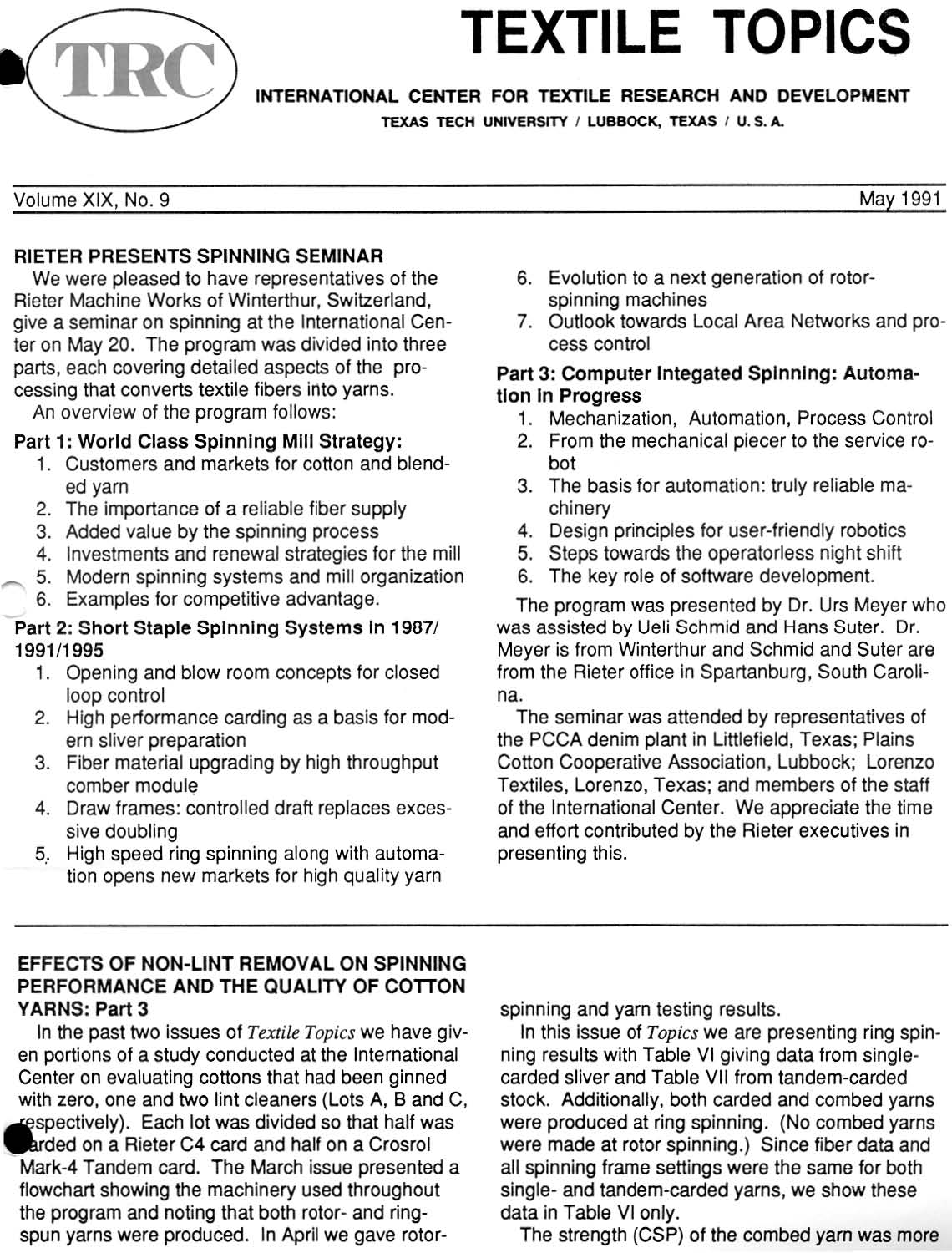than the carded yarn in every case except Lot A of the tan· dem·carded fiber. The difference there is very small, but it is normally expected that combed yarn will be stronger. The strength expressed as sin· gle-strand tenacity does not leave any question about the superior strength of the combed yarn.

Although there were variations in the strengths of the yarns made from the different cards, both produced yarns of good strength and there does not seem to be any clear trend of one over the other,

The carded yarns produced from the cotton processed on the Rieter C4 card showed a decline in Single-strand tenaci· ty as more lint cleaners were used (Table VI). This measurement dropped from 18.61 g/tex to 17.98 at the same time the non-uniformity CV% increased from 21.38 to 22.15

The same type of yarn showed an opposite trend in tenacity when using the tan· dem card. Table VII shows an increase in tenacity from 17.74 g/tex to 18.72. and a slight decline in the non-uniformity when two lint cleaners were

| Lot Number                                          | А                         |                | B       |               | C      |        |  |
|-----------------------------------------------------|---------------------------|----------------|---------|---------------|--------|--------|--|
| FIBER DATA (Individual Instr.)                      |                           |                |         |               |        |        |  |
| Tensile: Strength (q/tex)                           | 32.3                      |                | 34.0    |               | 33.1   |        |  |
| Elongation (%)                                      | 5.17                      |                | 5.17    |               | 5.67   |        |  |
| 2.5% Span Length (in)<br>Length:                    | 1.238                     |                | 1.242   |               | 1.267  |        |  |
| Uniformity Ratio (%)                                | 48.2                      |                | 46.8    |               | 47.4   |        |  |
| Short Fiber Content (%)                             | 0.4                       |                | 1.5     |               | 1.0    |        |  |
| Micronaire                                          | 3.67                      |                | 3.60    |               | 3.60   |        |  |
| Pressley Strength (Mpsi)                            | 107.2                     |                | 108.1   |               | 105.1  |        |  |
| Non-Lint Content (%)                                | 8.37                      |                | 3.26    |               | 2.00   |        |  |
| ROVING 1.8 hank                                     | Carded                    | Combed         |         | Carded Combed | Carded | Combed |  |
| Machine                                             |                           |                |         |               |        |        |  |
| Nominal Yarn No. (Ne)                               | Saco Lowell SF-3H<br>50/1 |                |         |               |        |        |  |
| Ring Diameter (in)                                  | 2.0                       |                |         |               |        |        |  |
| Spindle Speed (rpm)                                 |                           |                |         |               |        |        |  |
| Traveller                                           |                           | 11.000<br>10/0 |         |               |        |        |  |
| Draft (Break)                                       |                           |                |         |               |        |        |  |
|                                                     | 1.77                      |                |         |               |        |        |  |
| Draft (Total)<br>Twist Multiplier $(\alpha_{\rho})$ | 28.1                      |                |         |               |        |        |  |
|                                                     | 3.80                      |                |         |               |        |        |  |
| Yam Speed (yd/min)                                  | 11.4<br>77°F/55% RH       |                |         |               |        |        |  |
| <b>Ambient Conditions</b>                           |                           |                |         |               |        |        |  |
| Test Duration (Spindle Hours)                       | $+ + +$                   | 3390           | $- - -$ | 3245          |        | 3390   |  |
| YARN PROPERTIES                                     |                           |                |         |               |        |        |  |
| Skein Test:                                         |                           |                |         |               |        |        |  |
| Yam Number (Ne)                                     | 49.17                     | 49.13          | 48.79   | 48.28         | 50.23  | 48.62  |  |
| CV% of Count                                        | 1.5                       | 3.0            | 1.8     | 4.5           | 2.9    | 1.6    |  |
| Count-Strength-Product                              | 2896                      | 2927           | 2915    | 2941          | 2867   | 2953   |  |
| CV% of CSP                                          | 3.4                       | 3.9            | 3.3     | 3.6           | 4.0    | 3.4    |  |
| Single Yarn Tensile Test:                           |                           |                |         |               |        |        |  |
| Tenacity (g/tex)                                    | 18.61                     | 19.90          | 18.32   | 19.71         | 17.98  | 20.15  |  |
| Mean Strength (g)                                   | 224                       | 239            | 222     | 241           | 211    | 245    |  |
| CV% of Strength                                     | 10.0                      | 11.7           | 10.8    | 9.3           | 10.2   | 9.9    |  |
| Elongation (%)                                      | 5.15                      | 5.48           | 5.19    | 5.59          | 5.04   | 5.50   |  |
| CV% of Elongation                                   | 7.2                       | 9.8            | 7.9     | 7.4           | 7.6    | 12.0   |  |
| Spec. Work Rupture (g/tex                           | 0.436                     | 0.511          | 0.445   | 0.511         | 0.464  | 0.5    |  |
| CV% of Work of Rupture                              | 15.4                      | 18.0           | 18.2    | 14.9          | 17.3   | 15.9   |  |
| Initial Modulus (g/tex)                             | 317                       | 331            | 319     | 376           | 341    | 404    |  |
| <b>Uster Evenness Test:</b>                         |                           |                |         |               |        |        |  |
| Non-Uniformity (CV%)                                | 21.38                     | 18.49          | 21.86   | 18.42         | 22.15  | 18.47  |  |
| Thin Places/1,000 yds                               | 354                       | 168            | 398     | 151           | 428    | 168    |  |
| Thick Places/1,000 yds                              | 1239                      | 512            | 1308    | 533           | 1388   | 524    |  |
| Neps/1000 yds                                       | 894                       | 452            | 898     | 457           | 946    | 461    |  |
| Hairs/100 yds                                       | 869                       | 562            | 766     | 503           | 680    | 520    |  |
| <b>ASTM Yam Grade</b>                               | D                         | D+             | D       | D+            | Ð      | D+     |  |
| PERFORMANCE                                         |                           |                |         |               |        |        |  |
| Number of Breaks                                    |                           | 18             |         | 37            |        | 18     |  |
| Break Rate/1,000 spinning hrs                       |                           | 5.30           | ---     | 11.40         | .      | 5.30   |  |
|                                                     |                           |                |         |               |        |        |  |

#### TABLE VI RING SPINNING TRIAL RESULTS (Sirgle-carded Sliver)

## CORRECTION

In the first installment (March 1991 Topics) of the current serialized report, the HVI "Leaf" data in Table I (Fiber Properties) is incorrect due to a typesetting error. At right, we are printing a correction of the HVI section only of Table I. We apologize for this oversight and for any confusion it may have caused any of our readers.

#### TABLE I

#### FIBER PROPERTIES

| Lot Number                      |      |      |      |
|---------------------------------|------|------|------|
| No. of Lint Cleaners            |      |      | 2    |
| High Volume Instrument data     |      |      |      |
| Strength (g/tex)                | 33   | 32   | 32   |
| Elongation (%)                  | 6.8  | 7.0  | 6.8  |
| Length (in)                     | 1.21 | 1.21 | 1.19 |
| Length Uniformity (%)           | 87   | 84   | 84   |
| Micronaire                      | 3.8  | 3.5  | 3.6  |
| Leaf                            |      |      |      |
| Reflectance, R <sub>d</sub> (%) | 73   |      |      |
| Yellowness, +b                  | 8.0  | 8.2  | 8.6  |

\*Mean of two determinations